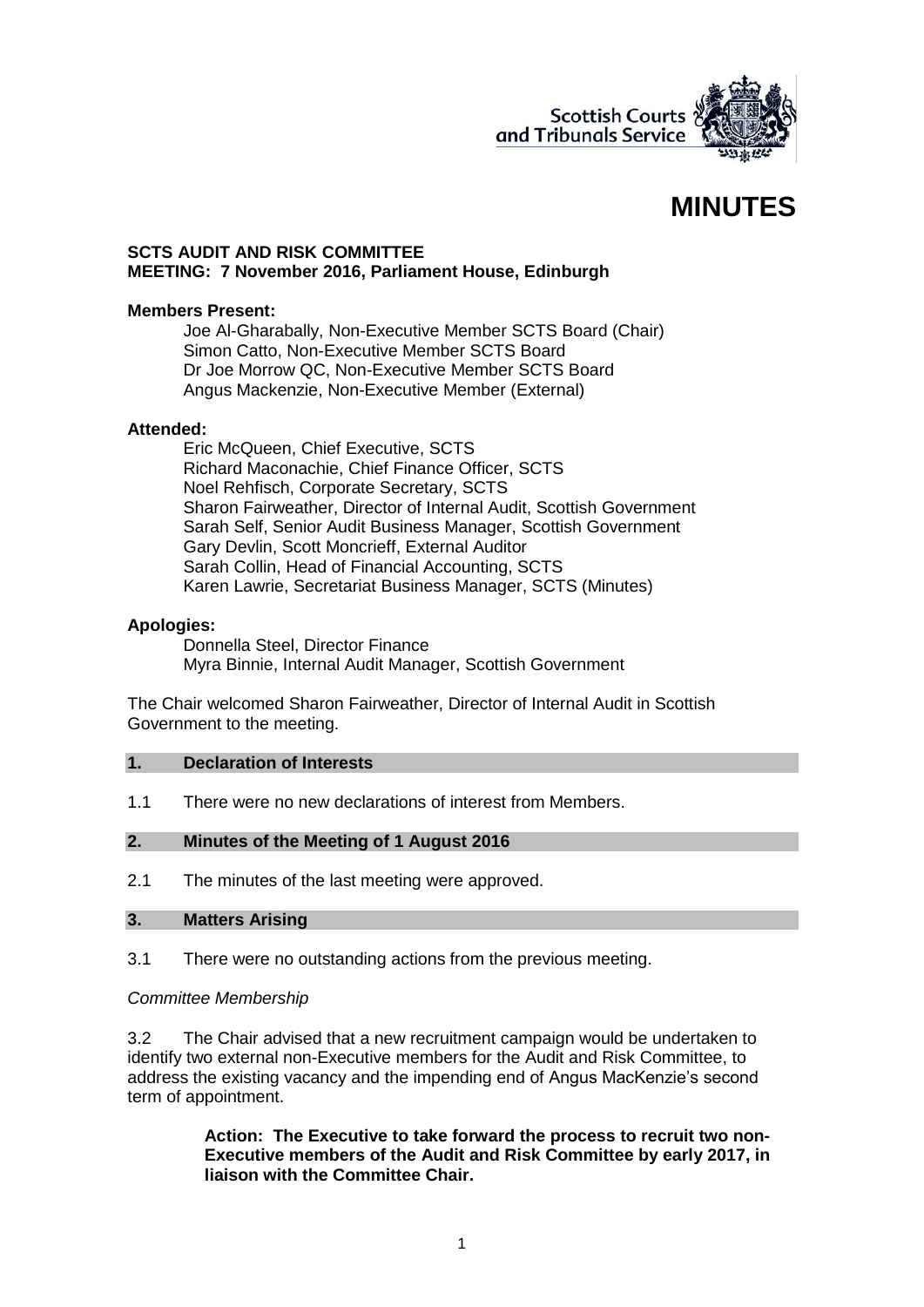# *Update from the SCTS Board*

3.3 A summary of matters discussed at the August and October Board meetings was received. In August the SCTS Annual Report and Accounts for 2015-16 was formally approved. The Committee's Annual Report, reflecting its work during 2015-16 and the priorities for the coming year was reviewed by the Board. In October Board members made visits to the Sheriff and JP courts in Ayr, Dumfries and Kilmarnock. These had allowed board members to hear views on current priorities and challenges from staff first-hand and were found to be highly informative.

# **4. Internal Audit Update (SCTS/ARC/Nov16/43)**

4.1 Internal Audit reported that good progress had been made against their 2016-17 Audit Plan. Of the five main audit reviews two had been completed, two were in progress and the final review was scheduled to commence in January 2017. Four follow-up reviews listed in the programme remained on track for completion within the audit year.

4.2 Development of the audit planning process was due to commence towards the end of 2016. Draft plans would be shared with the Committee in the New Year.

# **5. External Audit Update (SCTS/ARC/Nov16/44)**

5.1 An overview was presented by Gary Devlin from Scott-Moncrieff who had been appointed as External Auditors to SCTS for a five-year period. It provided background on the nature of the firm, the business areas it covered and the broad range of public service organisations it provided internal, external audit and advisory services to. The Committee noted the useful update, which also outlined their audit approach.

5.2 The External Audit Annual Audit Plan would be submitted to the next meeting of the Committee.

# **6. Assurance Framework and Best Value Tracker (SCTS/ARC/Nov16/45)**

6.1 The Annual Assurance Framework and Best Value Tracker was presented as part of the Committee's annual work programme. It provided a summary of the assurance sources in place across the key SCTS functions and business areas as well detailing the alignment between best value themes, corporate risks and the established policies, processes and activities of SCTS.

6.2 Members welcomed the opportunity to review the tracker and commented on the usefulness of the document. The addition of an assurance category relating to collaboration and partnership working was suggested and the Executive agreed to address this as the tracker was updated. It was agreed that the tracker would continue to be submitted to the Committee annually with any significant changes or developments highlighted to the Committee throughout the year.

# **7. Review of Core Work Plan and Deep Dive Sessions for 2016-17 (SCTS/ARC/Nov16/46)**

7.1 The Committee considered its draft work programme for 2017-18. Members agreed that it provided the appropriate focus to allow the discharge of responsibilities on behalf of the SCTS Board whilst also providing proportionate oversight of governance and risk management for the coming audit year.

7.2 Members considered and agreed the topics for the 'deep dive' sessions that followed each committee meeting, allowing relevant key topics and their impact on corporate risks, to be explored in more detail following the conclusion of the Committee's main business meeting.